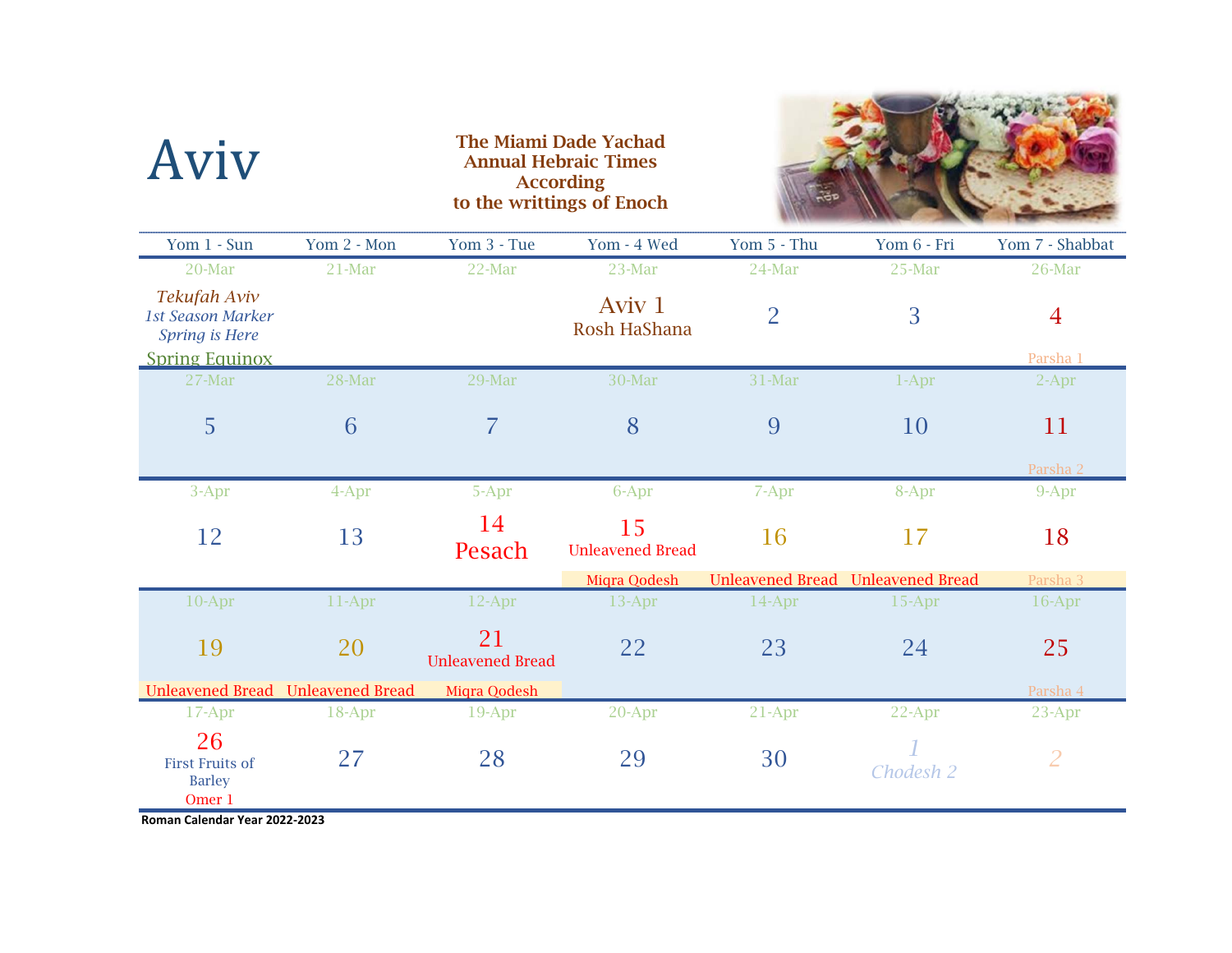| Chodesh 2                     |                | <b>The Miami Dade Yachad</b><br><b>Annual Hebraic Times</b><br><b>According</b><br>to the writtings of Enoch |             | Seven Weeks of Days<br>18 19 20 21 22 23 24 25 26 27 28 29 31 32 33 34 35 36 37 38 39 39 40 41 42 43 44 45 46 47 48<br><b>Shavu'ol</b><br>Counting of the Omer (49 days to Shavu'ot) |             |                   |
|-------------------------------|----------------|--------------------------------------------------------------------------------------------------------------|-------------|--------------------------------------------------------------------------------------------------------------------------------------------------------------------------------------|-------------|-------------------|
| Yom 1 - Sun                   | Yom 2 - Mon    | Yom 3 - Tue                                                                                                  | Yom - 4 Wed | Yom 5 - Thu                                                                                                                                                                          | Yom 6 - Fri | Yom 7 - Shabbat   |
| 17-Apr                        | 18-Apr         | 19-Apr                                                                                                       | 20-Apr      | 21-Apr                                                                                                                                                                               | 22-Apr      | 23-Apr            |
| 26                            | 27             | 28                                                                                                           | 29          | 30                                                                                                                                                                                   | 1           | $\overline{2}$    |
|                               |                |                                                                                                              |             |                                                                                                                                                                                      | Chodesh     | Parsha 5, Omer 7  |
| 24-Apr                        | 25-Apr         | 26-Apr                                                                                                       | 27-Apr      | 28-Apr                                                                                                                                                                               | 29-Apr      | 30-Apr            |
| 3                             | $\overline{4}$ | 5                                                                                                            | 6           | $\overline{7}$                                                                                                                                                                       | 8           | 9                 |
|                               |                |                                                                                                              |             |                                                                                                                                                                                      |             | Parsha 6, Omer 14 |
| $1-May$                       | $2-May$        | 3-May                                                                                                        | 4-May       | 5-May                                                                                                                                                                                | 6-May       | 7-May             |
| 10                            | 11             | 12                                                                                                           | 13          | 14                                                                                                                                                                                   | 15          | 16                |
|                               |                |                                                                                                              |             |                                                                                                                                                                                      |             | Parsha 7, Omer 21 |
| 8-May                         | 9-May          | $10$ -May                                                                                                    | $11$ -May   | $12$ -May                                                                                                                                                                            | $13$ -May   | 14-May            |
| 17                            | 18             | 19                                                                                                           | 20          | 21                                                                                                                                                                                   | 22          | 23                |
|                               |                |                                                                                                              |             |                                                                                                                                                                                      |             | Parsha 8, Omer 28 |
| $15$ -May                     | $16$ -May      | $17-May$                                                                                                     | $18$ -May   | 19-May                                                                                                                                                                               | 20-May      | $21$ -May         |
| 24                            | 25             | 26                                                                                                           | 27          | 28                                                                                                                                                                                   | 29          | 30                |
| Roman Calendar Year 2022-2023 |                |                                                                                                              |             |                                                                                                                                                                                      |             | Parsha 9, Omer 35 |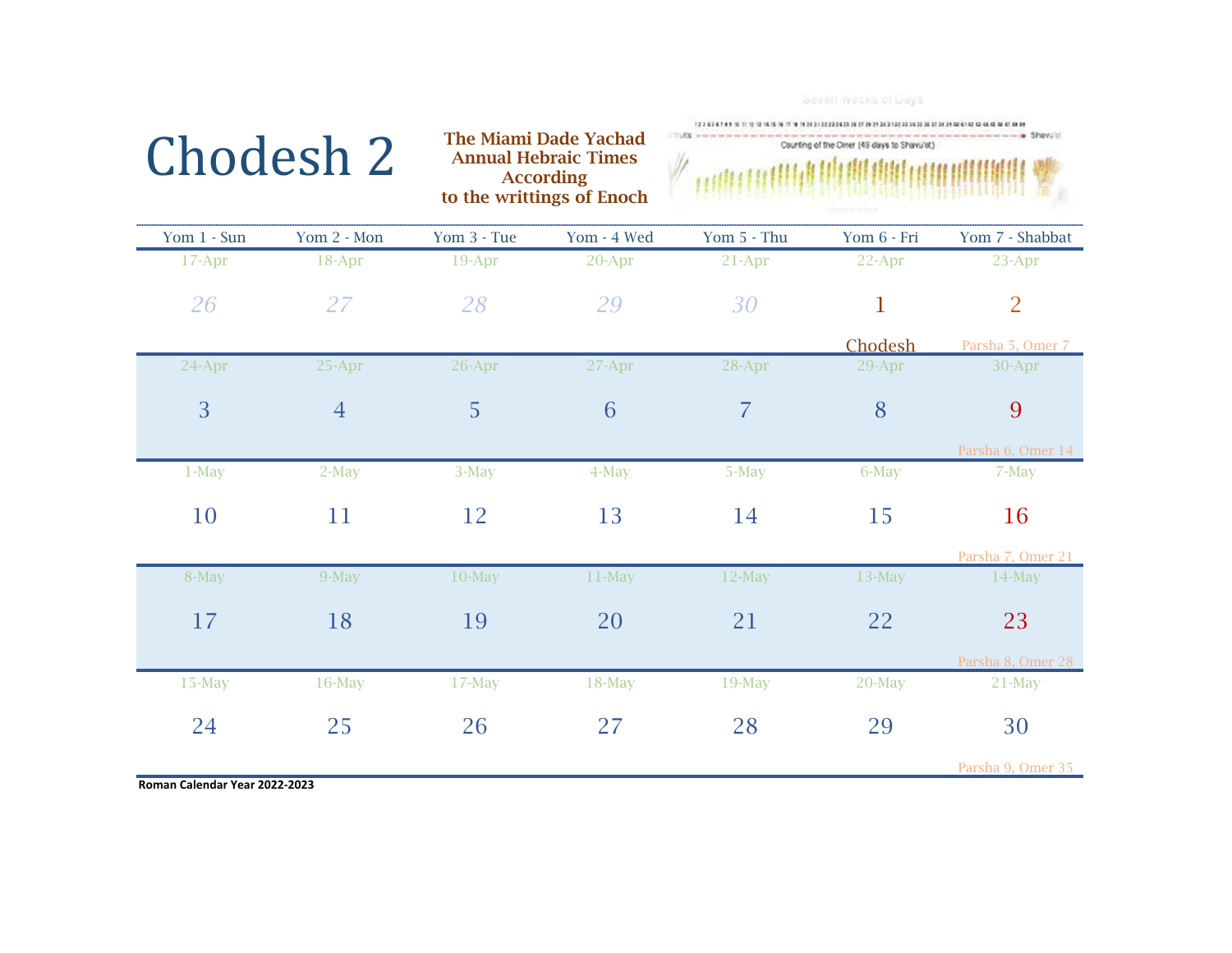| <b>Chodesh 3</b> |  |
|------------------|--|
|------------------|--|

**3** The Miami Dade Yachad Annual Hebraic Times According to the writtings of Enoch



| Yom 1 - Sun          | Yom 2 - Mon    | Yom 3 - Tue                            | Yom - 4 Wed    | Yom 5 - Thu    | Yom 6 - Fri    | Yom 7 - Shabbat    |
|----------------------|----------------|----------------------------------------|----------------|----------------|----------------|--------------------|
| 22-May               | $23$ -May      | $24$ -May                              | $25$ -May      | $26$ -May      | $27$ -May      | 28-May             |
| $\mathbf{1}$         | $\overline{2}$ | 3                                      | $\overline{4}$ | 5              | 6              | 7                  |
| Chodesh              |                |                                        |                |                |                | Parsha 10, Omer 42 |
| 29-May               | 30-May         | 31-May                                 | $1-J$ un       | $2-Jun$        | 3-Jun          | $4$ -Jun           |
| 8                    | 9              | <b>10</b>                              | 11             | <b>12</b>      | 13             | 14                 |
|                      |                |                                        |                |                |                | Parsha 11, Omer 49 |
| 5-Jun                | $6$ -Jun       | $7 - Jun$                              | 8-Jun          | 9-Jun          | $10$ -Jun      | $11$ -Jun          |
| 15<br><b>SHAVOUT</b> | 16             | 17                                     | 18             | 19             | 20             | 21                 |
| Day 1 New Wine       |                |                                        |                |                |                | Parsha 12, Wine 7  |
| $12$ -Jun            | $13$ -Jun      | $14$ -Jun                              | $15 - Jun$     | $16$ -Jun      | $17 - Jun$     | $18$ -Jun          |
| 22                   | 23             | 24                                     | 25             | 26             | 27             | 28                 |
|                      |                |                                        |                |                |                | Parsha 13, Wine 14 |
| $19$ -Jun            | $20$ -Jun      | $21 - Jun$                             | $22-Jun$       | $23$ -Jun      | $24$ -Jun      | $25$ -Jun          |
| 29                   | 30             | 2nd Season<br>Marker Summer is<br>Here | Chodesh 4      | $\overline{2}$ | $\overline{3}$ | $\boldsymbol{4}$   |
|                      |                |                                        |                |                |                | Parsha 14, Wine 21 |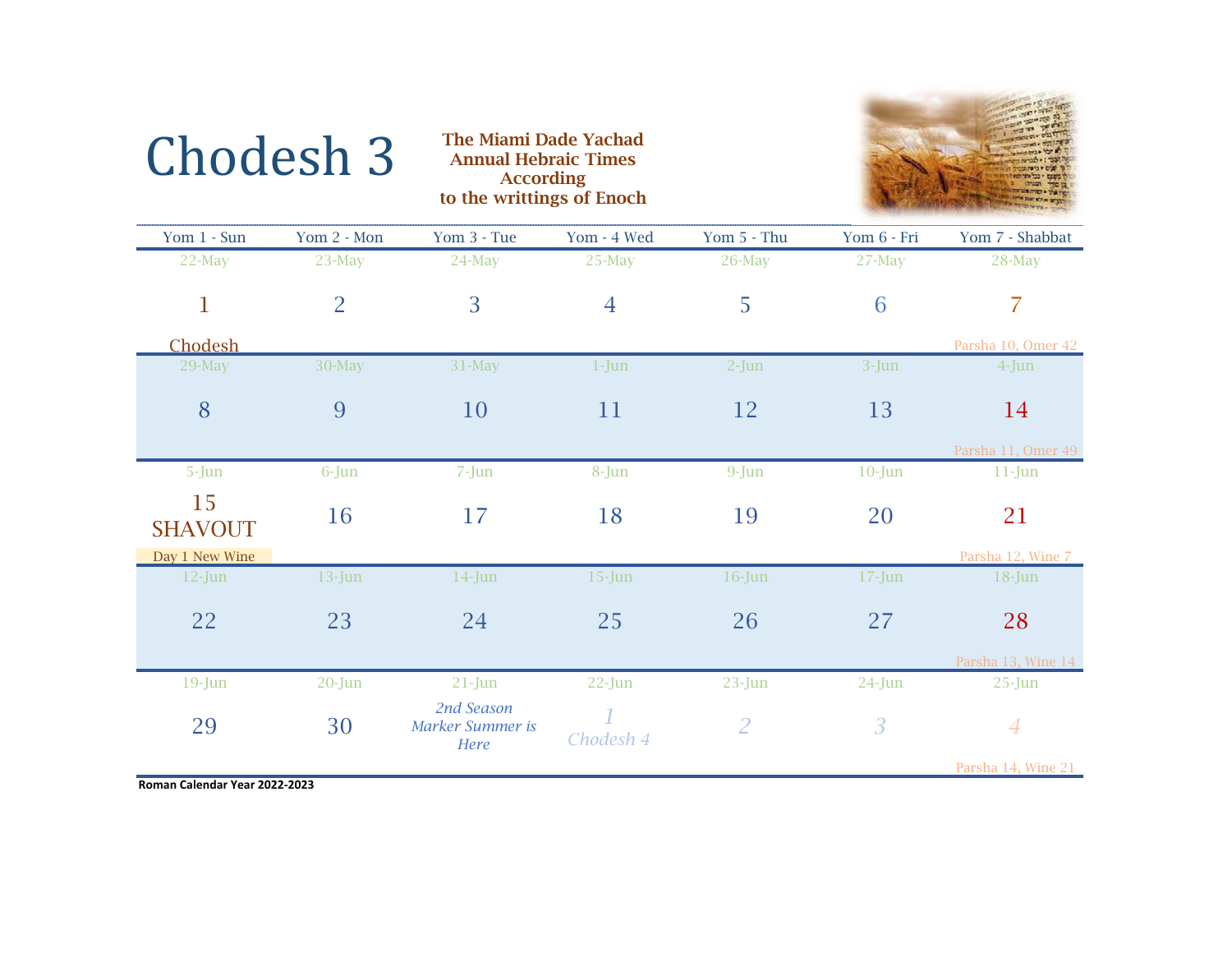

## **4** The Miami Dade Yachad Annual Hebraic Times<br>According to the writtings of Enoch

| Yom 1 - Sun | Yom 2 - Mon | Yom 3 - Tue                            | Yom - 4 Wed  | Yom 5 - Thu    | Yom 6 - Fri | Yom 7 - Shabbat    |
|-------------|-------------|----------------------------------------|--------------|----------------|-------------|--------------------|
| $19$ -Jun   | $20$ -Jun   | $21$ -Jun                              | $22$ -Jun    | $23$ -Jun      | $24$ -Jun   | $25 - Jun$         |
| 29          | 30          | 2nd Season<br>Marker Summer is<br>Here | $\mathbf{1}$ | $\overline{2}$ | 3           | $\overline{4}$     |
|             |             | <b>Summer Equinox</b>                  | Chodesh      |                |             | Parsha 14, Wine 21 |
| $26$ -Jun   | $27 - Jun$  | $28$ -Jun                              | $29$ -Jun    | 30-Jun         | $1-Jul$     | $2-Jul$            |
| 5           | 6           | $\overline{7}$                         | 8            | 9              | 10          | 11                 |
|             |             |                                        |              |                |             |                    |
|             |             |                                        |              |                |             | Parsha 15, Wine28  |
| $3-Jul$     | $4$ -Jul    | 5-Jul                                  | 6-Jul        | 7-Jul          | 8-Jul       | $9-Jul$            |
|             |             |                                        |              |                |             |                    |
| 12          | 13          | 14                                     | 15           | 16             | 17          | 18                 |
|             |             |                                        |              |                |             |                    |
|             |             |                                        |              |                |             | Parsha 16, Wine35  |
| $10$ -Jul   | $11$ -Jul   | $12$ -Jul                              | $13$ -Jul    | $14$ -Jul      | $15$ -Jul   | $16$ -Jul          |
|             |             |                                        |              |                |             |                    |
| 19          | 20          | 21                                     | 22           | 23             | 24          | 25                 |
|             |             |                                        |              |                |             | Parsha 17, Wine 42 |
| $17 -$ Jul  | $18 -$ Jul  | $19$ -Jul                              | $20 -$ Jul   | $21$ -Jul      | $22$ -Jul   | $23$ -Jul          |
| 26          | 27          | 28                                     | 29           | 30             |             | $\overline{2}$     |
|             |             |                                        |              |                | Chodesh 5   |                    |
|             |             |                                        |              |                |             | Parsha 18, Wine 49 |

**Roman Calendar Year 2022‐2023**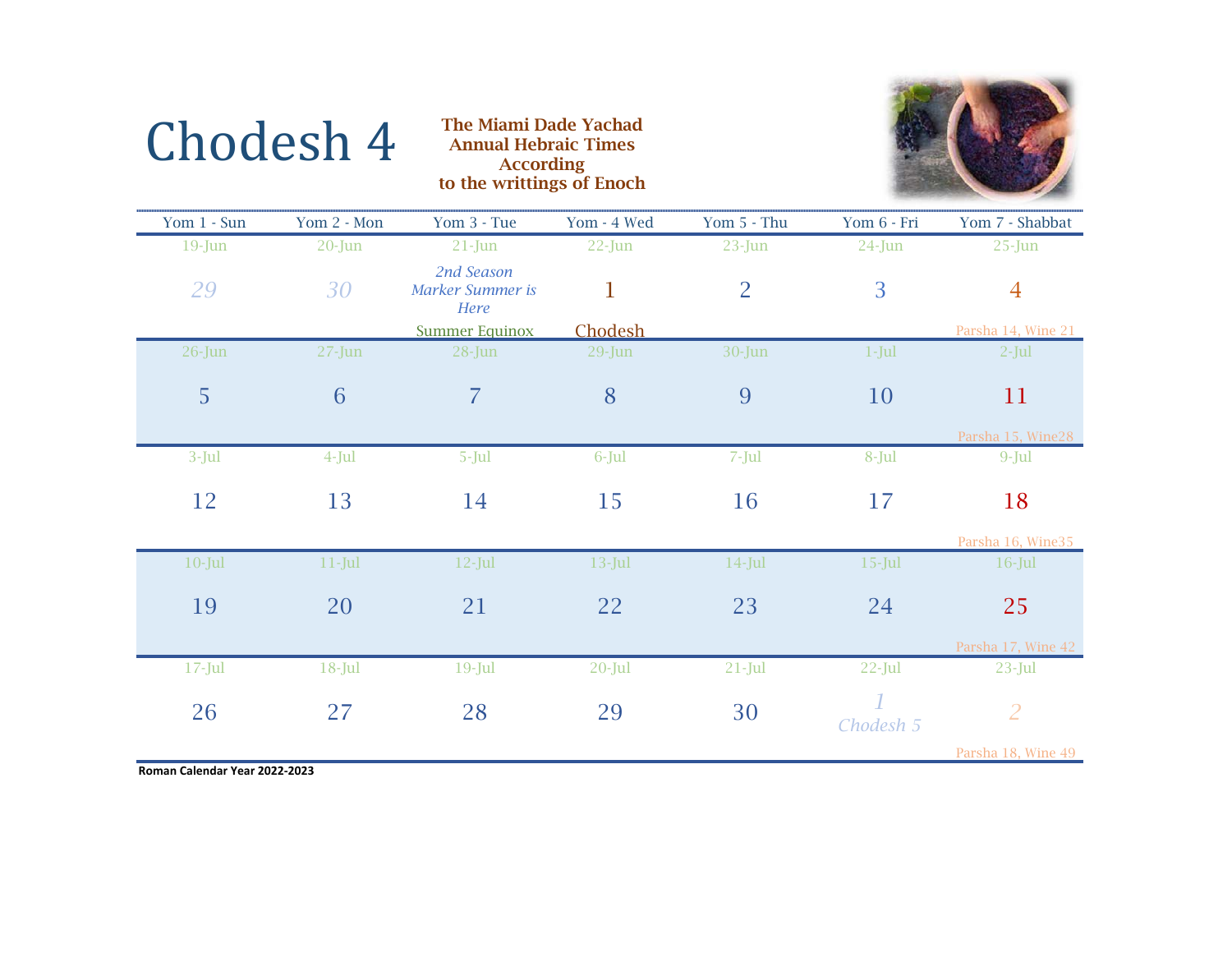

| Yom 1 - Sun                              | Yom 2 - Mon    | Yom 3 - Tue | Yom - 4 Wed | Yom 5 - Thu | Yom 6 - Fri | Yom 7 - Shabbat         |
|------------------------------------------|----------------|-------------|-------------|-------------|-------------|-------------------------|
| $17 -$ Jul                               | $18$ -Jul      | $19$ -Jul   | $20$ -Jul   | $21$ -Jul   | $22$ -Jul   | $23$ -Jul               |
| 26                                       | 27             | 28          | 29          | 30          | $\mathbf 1$ | $\overline{2}$          |
|                                          |                |             |             |             | Chodesh     | Parsha 18, Wine 49      |
| $24$ -Jul                                | $25$ -Jul      | $26$ -Jul   | $27 -$ Jul  | $28$ -Jul   | $29$ -Jul   | $30 -$ Jul              |
| 3<br>New Wine<br>Day 50<br>New Oil Day 1 | $\overline{4}$ | 5           | 6           | 7           | 8           | 9<br>Parsha 19, Oil 7   |
| $31$ -Jul                                | $1-Aug$        | $2-Aug$     | $3-Aug$     | 4-Aug       | 5-Aug       | 6-Aug                   |
| 10                                       | 11             | 12          | 13          | 14          | 15          | 16<br>Parsha 20, Oil 14 |
| 7-Aug                                    | 8-Aug          | $9-Aug$     | $10-Aug$    | $11-Aug$    | $12$ -Aug   | 13-Aug                  |
| 17                                       | 18             | 19          | 20          | 21          | 22          | 23                      |
|                                          |                |             |             |             |             | Parsha 21, Oil 21       |
| 14-Aug                                   | $15$ -Aug      | $16$ -Aug   | $17$ -Aug   | 18-Aug      | $19$ -Aug   | $20$ -Aug               |
| 24                                       | 25             | 26          | 27          | 28          | 29          | 30                      |
|                                          |                |             |             |             |             | Parsha 22, Oil 28       |

The Miami Dade Yachad Annual Hebraic Times According

to the writtings of Enoch

**Roman Calendar Year 2022‐2023**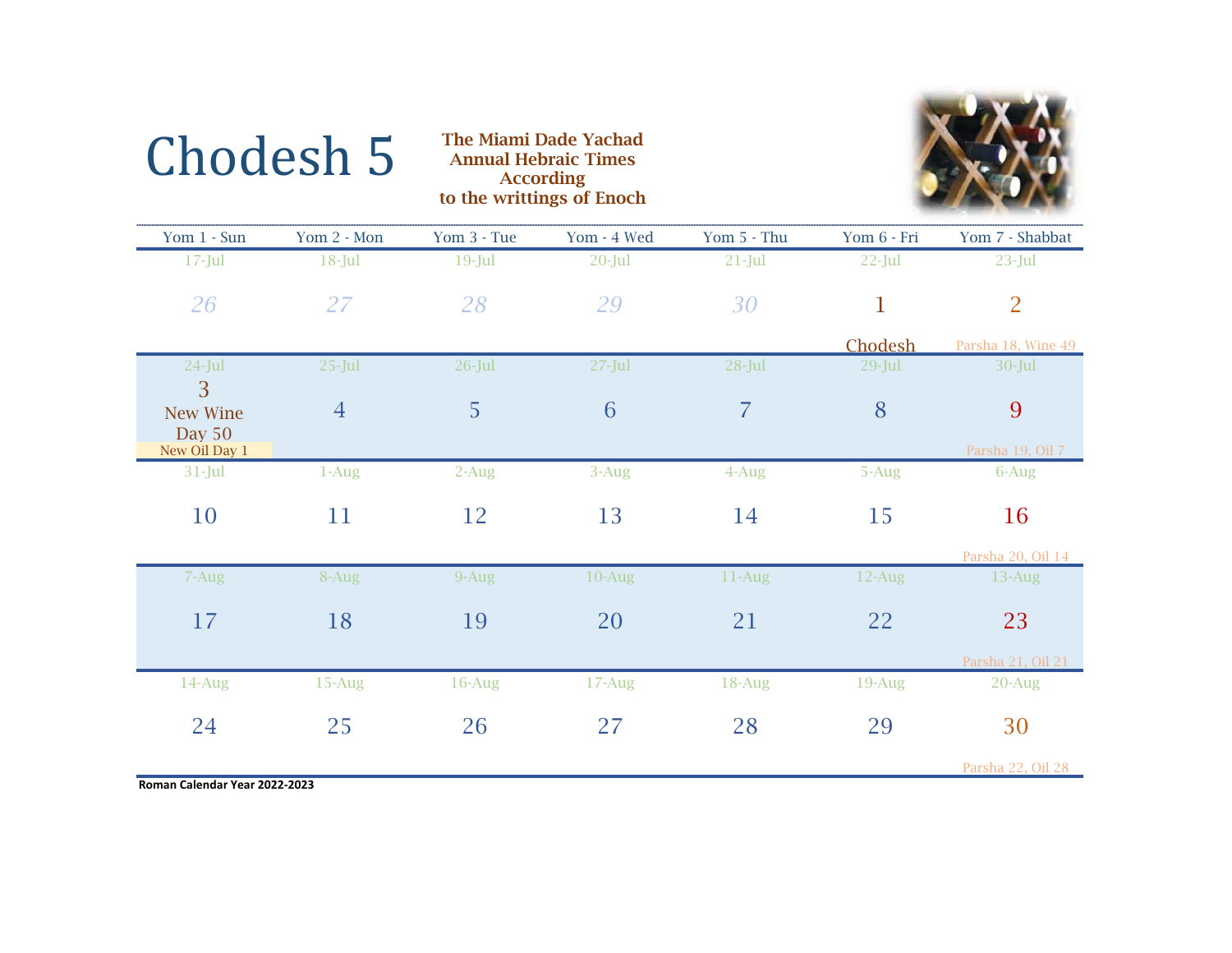

| Yom 1 - Sun                                           | Yom 2 - Mon                | Yom 3 - Tue                          | Yom - 4 Wed         | Yom 5 - Thu                   | Yom 6 - Fri                | Yom 7 - Shabbat            |
|-------------------------------------------------------|----------------------------|--------------------------------------|---------------------|-------------------------------|----------------------------|----------------------------|
| $21-Aug$                                              | $22$ -Aug                  | $23$ -Aug                            | $24$ -Aug           | $25$ -Aug                     | $26$ -Aug                  | $27 - Aug$                 |
| $\mathbf{1}$                                          | $\overline{2}$             | 3                                    | $\overline{4}$      | 5                             | 6                          |                            |
| Chodesh 6                                             |                            |                                      |                     |                               |                            | Parsha 23, Oil 35          |
| $28$ -Aug                                             | 29-Aug                     | 30-Aug                               | $31-Aug$            | $1-Sep$                       | $2-Sep$                    | 3-Sep                      |
| 8                                                     | 9                          | 10                                   | 11                  | 12                            | 13                         | 14                         |
|                                                       |                            |                                      |                     |                               |                            | Parsha 24, Oil 42          |
| 4-Sep                                                 | 5-Sep                      | 6-Sep                                | 7-Sep               | 8-Sep                         | 9-Sep                      | $10-$ Sep                  |
| 15                                                    | 16                         | 17                                   | 18                  | 19                            | 20                         | 21                         |
|                                                       |                            |                                      |                     |                               |                            | Parsha 25, Oil 49          |
| 11-Sep                                                | 12-Sep                     | $13-Sep$                             | 14-Sep              | 15-Sep                        | $16-$ Sep                  | 17-Sep                     |
| 22<br>New Oil<br>Day $50$                             | 23<br><b>Wood Offering</b> | 24<br>Wood Offering                  | 25<br>Wood Offering | 26<br><b>Wood Offering</b>    | 27<br><b>Wood Offering</b> | 28<br><b>Wood Offering</b> |
|                                                       | Levi & Yahudah             | Benyamin & Yoseph                    | Ruben & Shimeon     | <b>Issachar &amp; Zevulon</b> | Gad & Asher                | )an & Napthali, Par -26    |
| 18-Sep                                                | $19-$ Sep                  | 20-Sep                               | 21-Sep              | 22-Sep                        | 23-Sep                     | 24-Sep                     |
| 29<br><b>Wood Offering</b><br><b>Closing Assembly</b> | 30                         | 3rd Season<br>Marker Fall is<br>Here | Chodesh 7           | $\overline{2}$                | $\overline{3}$             | $\overline{A}$             |
|                                                       |                            |                                      |                     |                               |                            | Parsha 27                  |

The Miami Dade Yachad<br>
Annual Hebraic Times<br>
According

to the writtings of Enoch

**Roman Calendar Year 2022‐2023**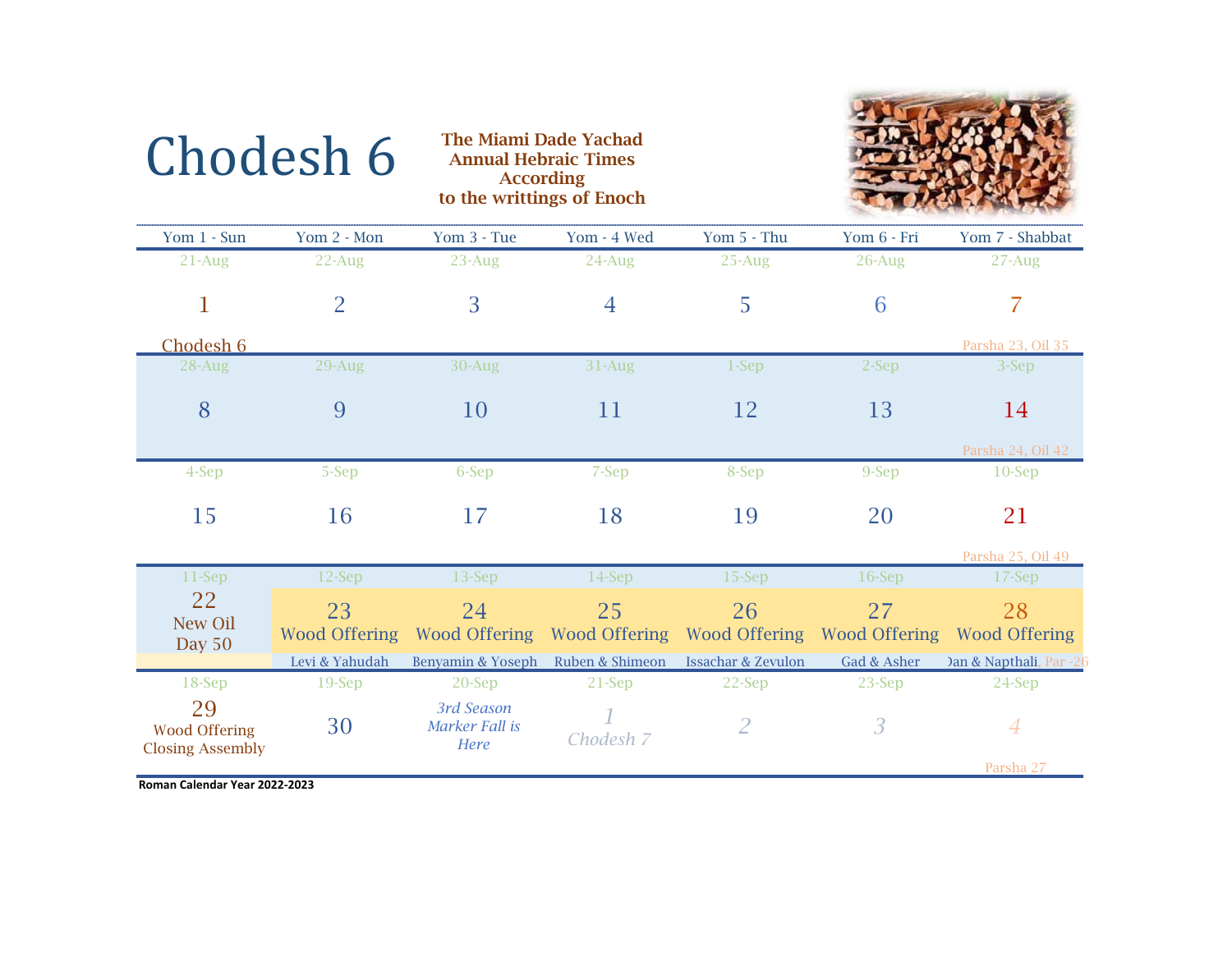

| Yom 1 - Sun                                           | Yom 2 - Mon   | Yom 3 - Tue                          | Yom - 4 Wed                               | Yom 5 - Thu    | Yom 6 - Fri           | Yom 7 - Shabbat |
|-------------------------------------------------------|---------------|--------------------------------------|-------------------------------------------|----------------|-----------------------|-----------------|
| 18-Sep                                                | $19-$ Sep     | 20-Sep                               | 21-Sep                                    | 22-Sep         | 23-Sep                | 24-Sep          |
| 29<br><b>Wood Offering</b><br><b>Closing Assembly</b> | 30            | 3rd Season<br>Marker Fall is<br>Here | 1<br>Chodesh 7                            | $\overline{2}$ | 3                     | $\overline{4}$  |
|                                                       |               |                                      | YOM TERUAH                                |                |                       | Parsha 27       |
| 25-Sep                                                | 26-Sep        | 27-Sep                               | 28-Sep                                    | 29-Sep         | 30-Sep                | 1-Oct           |
| 5                                                     | 6             | $\overline{7}$                       | 8                                         | 9              | 10                    | 11              |
|                                                       |               |                                      |                                           |                | <b>Yom HaKippurim</b> | Parsha 28       |
| 2-Oct                                                 | 3-Oct         | 4-Oct                                | 5-Oct                                     | 6-Oct          | 7-Oct                 | 8-Oct           |
| 12                                                    | 13            | 14                                   | 15<br><b>SUKKOT</b>                       | 16             | 17                    | 18              |
|                                                       |               |                                      | Migra Qodesh                              | <b>SUKKOT</b>  | <b>SUKKOT</b>         | Parsha 29       |
| 9-Oct                                                 | 10-Oct        | 11-Oct                               | $12$ -Oct                                 | 13-Oct         | 14-Oct                | $15$ -Oct       |
| 19                                                    | 20            | 21                                   | 22<br><b>Eight Day</b><br><b>Assembly</b> | 23             | 24                    | 25              |
| <b>SUKKOT</b>                                         | <b>SUKKOT</b> | <b>SUKKOT</b>                        | Migra Oodesh                              |                |                       | Parsha 30       |
| 16-Oct                                                | 17-Oct        | 18-Oct                               | 19-Oct                                    | 20-Oct         | 21-Oct                | $22-Oct$        |
| 26                                                    | 27            | 28                                   | 29                                        | 30             | Chodesh 8             | $\overline{2}$  |
|                                                       |               |                                      |                                           |                |                       | Parsha 31       |

The Miami Dade Yachad<br>
Annual Hebraic Times<br>
According

to the writtings of Enoch

**Roman Calendar Year 2022‐2023**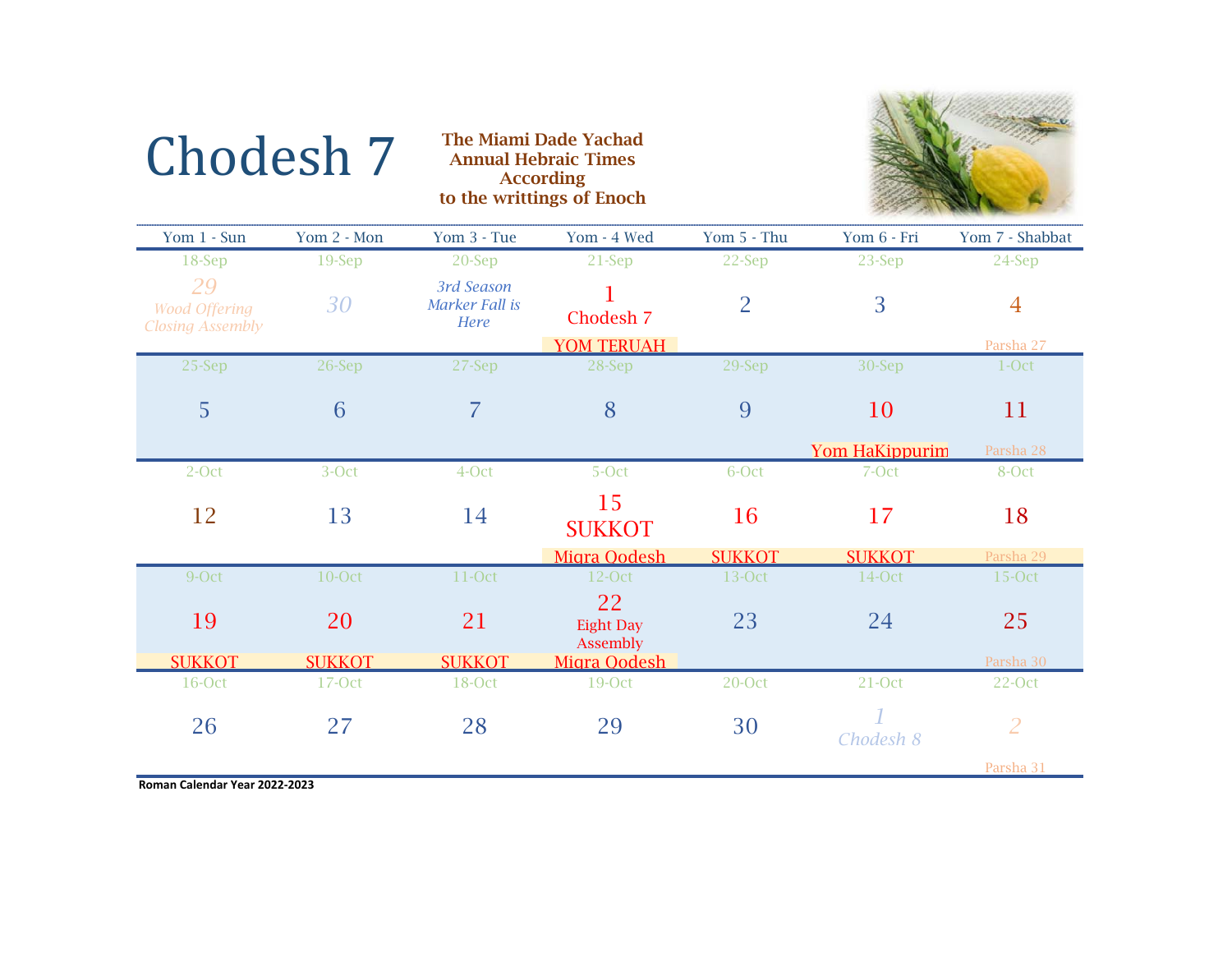

1

| Chodesh 8 | <b>The Miami Dade Yachad</b><br><b>Annual Hebraic Times</b> |
|-----------|-------------------------------------------------------------|
|           | <b>According</b>                                            |
|           | to the writtings of Enoch                                   |

| Yom $1 - Sun$ | Yom 2 - Mon    | Yom 3 - Tue | Yom - 4 Wed | Yom 5 - Thu    | Yom 6 - Fri  | Yom 7 - Shabbat |
|---------------|----------------|-------------|-------------|----------------|--------------|-----------------|
| 16-Oct        | 17-Oct         | 18-Oct      | 19-Oct      | $20$ -Oct      | 21-Oct       | 22-Oct          |
| 26            | 27             | 28          | 29          | 30             | $\mathbf{1}$ | $\overline{2}$  |
|               |                |             |             |                | Chodesh 8    | Parsha 31       |
| $23$ -Oct     | 24-Oct         | $25-Oct$    | 26-Oct      | 27-Oct         | 28-Oct       | 29-Oct          |
| 3             | $\overline{4}$ | 5           | 6           | $\overline{7}$ | 8            | 9               |
|               |                |             |             |                |              | Parsha 32       |
| 30-Oct        | 31-Oct         | $1 - Nov$   | $2-Nov$     | $3-Nov$        | 4-Nov        | 5-Nov           |
| 10            | 11             | 12          | 13          | 14             | 15           | 16              |
|               |                |             |             |                |              | Parsha 33       |
| 6-Nov         | 7-Nov          | 8-Nov       | 9-Nov       | $10$ -Nov      | $11-Nov$     | $12-Nov$        |
| 17            | 18             | 19          | 20          | 21             | 22           | 23              |
|               |                |             |             |                |              | Parsha 34       |
| 13-Nov        | $14-Nov$       | $15-Nov$    | 16-Nov      | $17-Nov$       | $18-Nov$     | 19-Nov          |
| 24            | 25             | 26          | 27          | 28             | 29           | 30              |
|               |                |             |             |                |              | Parsha 35       |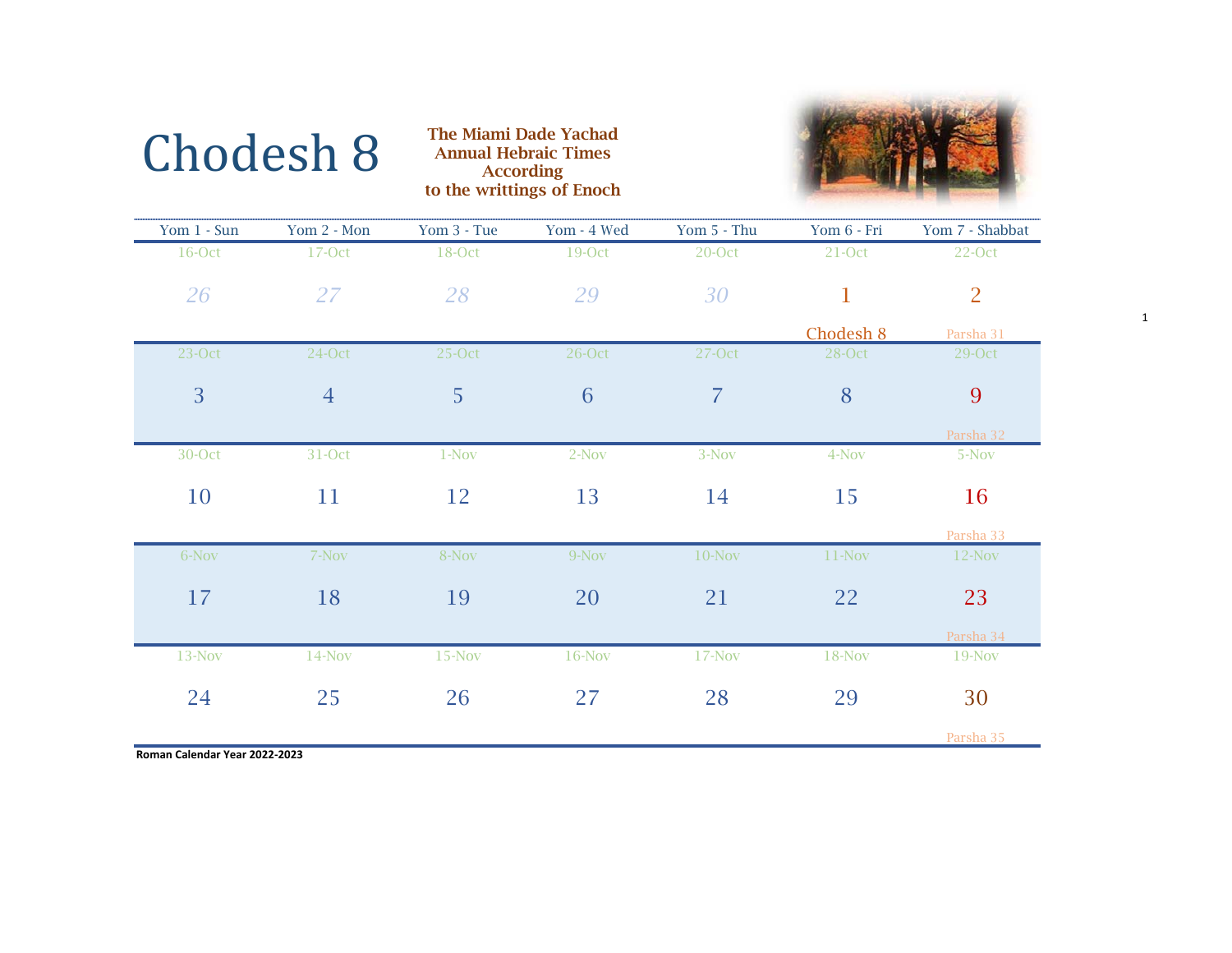

**9** The Miami Dade Yachad Annual Hebraic Times According to the writtings of Enoch



| Yom 1 - Sun                        | Yom 2 - Mon    | Yom 3 - Tue                                | Yom - 4 Wed    | Yom 5 - Thu    | Yom 6 - Fri    | Yom 7 - Shabbat |
|------------------------------------|----------------|--------------------------------------------|----------------|----------------|----------------|-----------------|
| 20-Nov                             | 21-Nov         | $22-Nov$                                   | 23-Nov         | 24-Nov         | 25-Nov         | 26-Nov          |
| $\mathbf{1}$                       | $\overline{2}$ | $\overline{3}$                             | $\overline{4}$ | 5              | 6              | $\overline{7}$  |
| <b>Chodesh</b>                     |                |                                            |                |                |                | Parsha 36       |
| 27-Nov                             | 28-Nov         | 29-Nov                                     | 30-Nov         | 1-Dec          | 2-Dec          | 3-Dec           |
| 8                                  | 9              | 10                                         | 11             | 12             | 13             | 14              |
|                                    |                |                                            |                |                |                | Parsha 37       |
| 4-Dec                              | 5-Dec          | 6-Dec                                      | 7-Dec          | 8-Dec          | 9-Dec          | 10-Dec          |
| 15                                 | 16             | 17                                         | 18             | 19             | 20             | 21              |
|                                    |                |                                            |                |                |                | Parsha 38       |
| $11$ -Dec                          | 12-Dec         | 13-Dec                                     | 14-Dec         | 15-Dec         | 16-Dec         | 17-Dec          |
| 22                                 | 23             | 24                                         | 25             | 26             | 27             | 28              |
|                                    |                |                                            | Chanukah       | Chanukah       | Chanukah       | Parsha 39       |
| 18-Dec                             | 19-Dec         | 20-Dec                                     | 21-Dec         | 22-Dec         | 23-Dec         | 24-Dec          |
| 29                                 | 30             | <b>4th Season Marker</b><br>Winter is Here | Chodesh 10     | $\overline{2}$ | $\overline{3}$ | $\overline{4}$  |
| Chanukah<br>colendar Vasconon pono | Chanukah       | Chanukah                                   |                |                |                | Parsha 40       |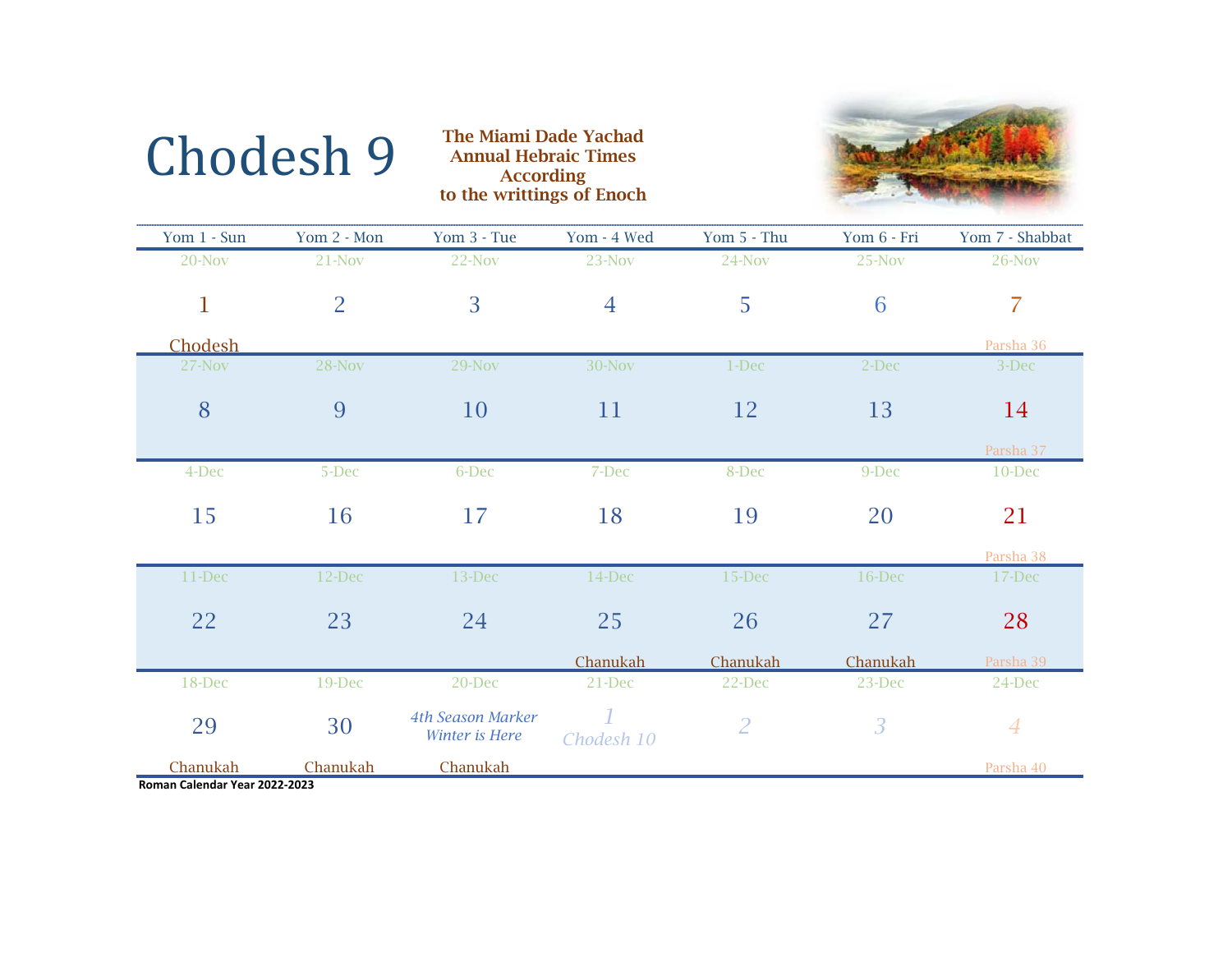## Chodesh 10

**Case The Miami Dade Yachad Annual Hebraic Times According** to the writtings of Enoch



| Yom 1 - Sun | Yom 2 - Mon | Yom 3 - Tue                                | Yom - 4 Wed   | Yom 5 - Thu    | Yom 6 - Fri | Yom 7 - Shabbat |
|-------------|-------------|--------------------------------------------|---------------|----------------|-------------|-----------------|
| 18-Dec      | 19-Dec      | 20-Dec                                     | 21-Dec        | 22-Dec         | 23-Dec      | 24-Dec          |
| 29          | 30          | <b>4th Season Marker</b><br>Winter is Here | 1<br>Chanukah | $\overline{2}$ | 3           | $\overline{4}$  |
|             |             |                                            | Chodesh 10    |                |             | Parsha 40       |
| 25-Dec      | 26-Dec      | 27-Dec                                     | 28-Dec        | 29-Dec         | 30-Dec      | 31-Dec          |
| 5           | 6           | $\overline{7}$                             | 8             | 9              | 10          | 11              |
|             |             |                                            |               |                |             | Parsha 41       |
| $1-Jan$     | $2-Jan$     | 3-Jan                                      | 4-Jan         | 5-Jan          | 6-Jan       | 7-Jan           |
| 12          | 13          | 14                                         | 15            | <b>16</b>      | 17          | 18              |
|             |             |                                            |               |                |             | Parsha 42       |
| 8-Jan       | 9-Jan       | $10$ -Jan                                  | $11$ -Jan     | $12$ -Jan      | $13$ -Jan   | $14$ -Jan       |
| 19          | 20          | 21                                         | 22            | 23             | 24          | 25              |
|             |             |                                            |               |                |             | Parsha 43       |
| $15$ -Jan   | $16$ -Jan   | $17$ -Jan                                  | $18$ -Jan     | $19$ -Jan      | 20-Jan      | $21$ -Jan       |
| 26          | 27          | 28                                         | 29            | 30             | Chodesh 11  | $\overline{2}$  |
|             |             |                                            |               |                |             | Parsha 44       |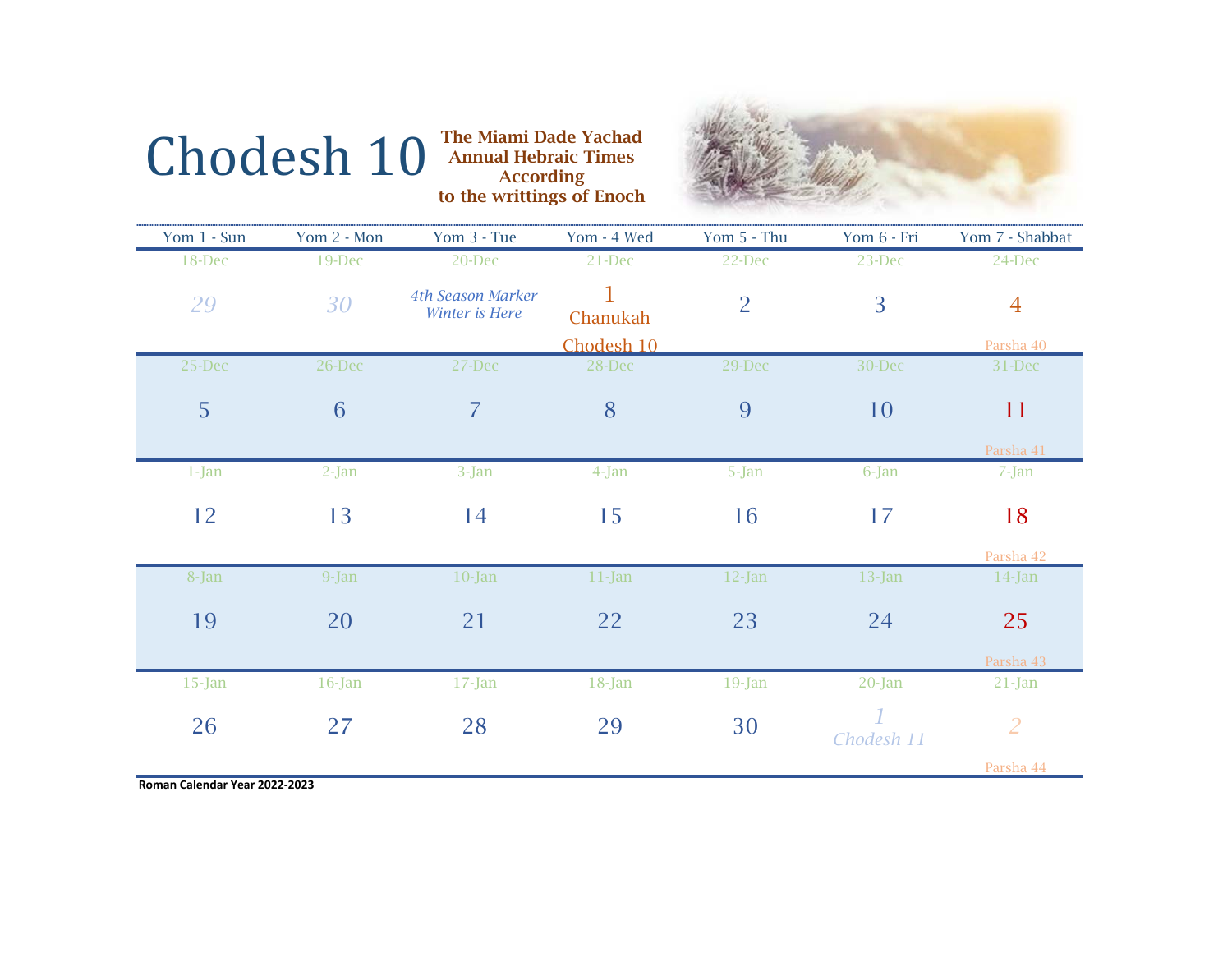

1

## Chodesh 11**The Miami Dade Yachad Annual Hebraic Times According**

| Yom 1 - Sun | Yom 2 - Mon    | Yom 3 - Tue | Yom - 4 Wed | Yom 5 - Thu    | Yom 6 - Fri  | Yom 7 - Shabbat |  |
|-------------|----------------|-------------|-------------|----------------|--------------|-----------------|--|
| $15$ -Jan   | $16$ -Jan      | $17$ -Jan   | $18$ -Jan   | 19-Jan         | $20$ -Jan    | $21$ -Jan       |  |
| 26          | 27             | 28          | 29          | 30             | $\mathbf{1}$ | 2               |  |
|             |                |             |             |                | Chodesh 11   | Parsha 44       |  |
| $22$ -Jan   | $23$ -Jan      | $24$ -Jan   | $25 - Jan$  | $26$ -Jan      | $27 - Jan$   | $28$ -Jan       |  |
| 3           | $\overline{4}$ | 5           | 6           | $\overline{7}$ | 8            | 9               |  |
|             |                |             |             |                |              | Parsha 45       |  |
| 29-Jan      | 30-Jan         | $31$ -Jan   | $1-Feb$     | 2-Feb          | 3-Feb        | 4-Feb           |  |
| 10          | 11             | 12          | 13          | 14             | 15           | 16              |  |
|             |                |             |             |                |              | Parsha 46       |  |
| 5-Feb       | 6-Feb          | 7-Feb       | 8-Feb       | 9-Feb          | $10$ -Feb    | $11-Feb$        |  |
| 17          | 18             | 19          | 20          | 21             | 22           | 23              |  |
|             |                |             |             |                |              | Parsha 47       |  |
| 12-Feb      | $13-Feb$       | 14-Feb      | $15-Feb$    | 16-Feb         | 17-Feb       | 18-Feb          |  |
| 24          | 25             | 26          | 27          | 28             | 29           | 30              |  |
|             |                |             |             |                |              | Parsha 48       |  |

to the writtings of Enoch